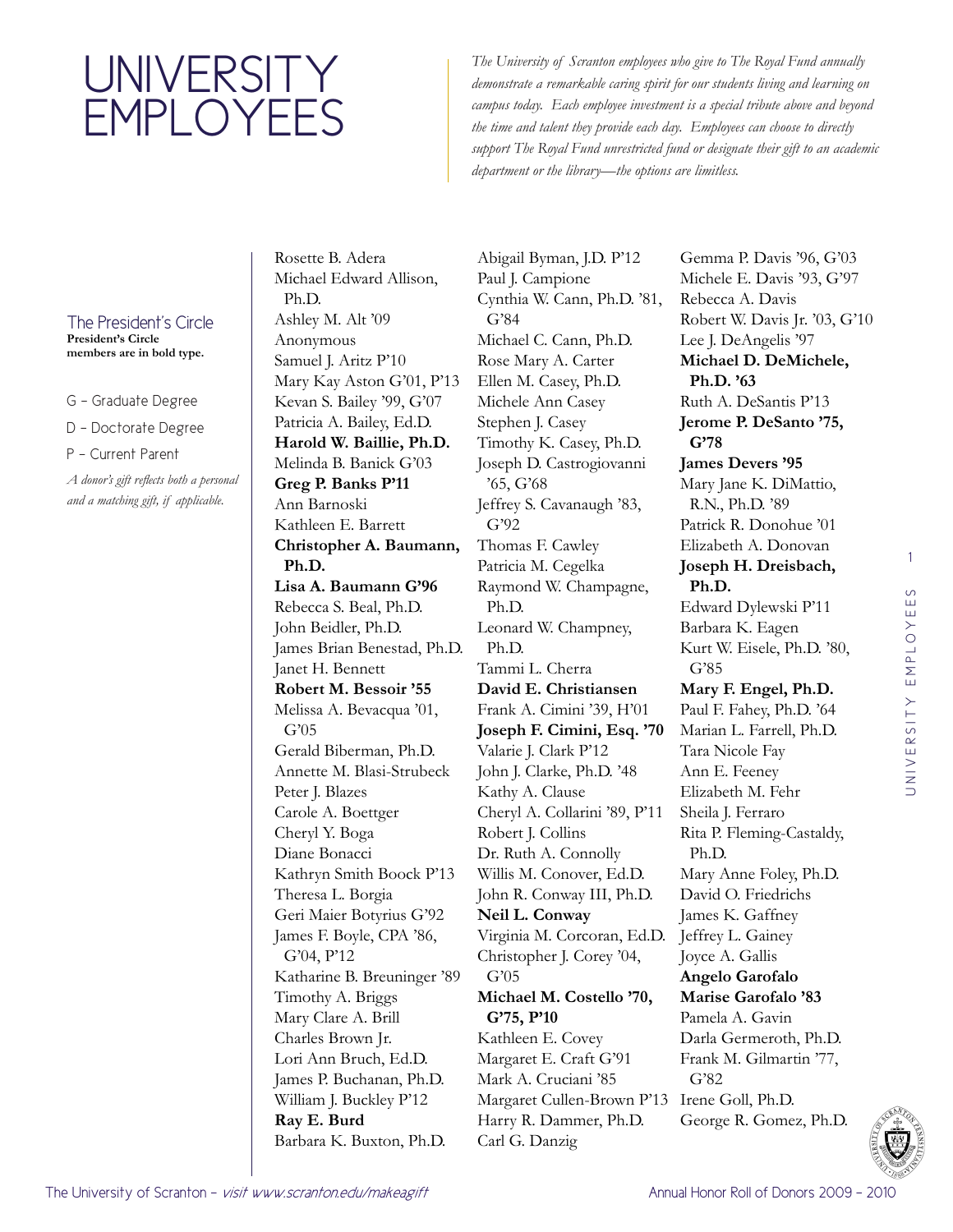**Deborah J. Gougeon, Ph.D. '73, G'75 Leonard G. Gougeon, Ph.D.**  Nancy M. Gownley '01 Jennifer K. Graham-Edsell, RN, BSN '95 Ralph Grambo, Ph.D. '64 Ronald J. Grambo, Ph.D. '73, G'76, P'12 Lucia M. Granito '76, G'77 Andrew J. Gregorowicz '81 Christine E. Grieco-Mellon '84 Neil D. Grimes William P. Grochowski '65 Patricia A. Gross, Ed.D. Nan T. Grzywacz Judith A. Gunshannon William Gunshannon Rebecca L. Haggerty G'09 David A. Hair G'91 Lisa M. Hall Margaret E. Hambrose '86, P'13 Dr. Robert E. Handloff **Patricia Harrington, Ed.D.**  Jean W. Harris, Ph.D. Maurice I. Hart, Ph.D. Karen V. Heckman '91 Michele Heenan Edward Francis Heffron, Ed.D. '65, G'67 **Thomas P. Hogan, Ph.D.**  Caitlyn M. Hollingshead '06, G'09 **Frank X. J. Homer, Ph.D. '64** Eric G. Hosie, MBA '88, G'93 Kathy Howell **Sharon S. Hudacek, Ed.D.**  John T. Hunter **Riaz Hussain, Ph.D. G'80** Margaret F. Hynosky '89 Diane M. Jachimowicz G'09 Sharon Patricia Jaworski '97 Michael J. Jenkins '06 Debra J. Jennings Helenanne M. Jimmie Sarah M. Johnson '07 Karen A. Jones **Steven G. Jones**  Susan O. Jones

Ioannis N. Kallianiotis, Ph.D. Marybeth H. McDonough Theresa J. Kaplan '87, G'88 Marie E. Karam Judith M. Kennedy G'99 Lawrence W. Kennedy, Ph.D. Barbara H. King Stephen L. Klingman Richard J. Klonoski, Ph.D. '74 Kathleen Mehall Michael Knies Victoria A. Kocis '08 Edmund M. Kosmahl, Ed.D. Christopher C. Krall '99, G'05 Francis X. Kranick Jr. P'13 Charles E. Kratz Jr. Elizabeth Kraucheunas Joseph E. Kraus, Ph.D. Barry X. Kuhle Therese A. Kurilla Anthony J. Laboranti Carol H. Laboranti Nancy P. Laffey M. Sandra Lamanna Ruth H. Lancia '00 **Patricia P. Lawhon G'76 COL Zim E. Lawhon, USA, Ret.**  Linda Ledford-Miller, Ph.D. Samuel M. Lesko, M.D. Karim L. Letwinsky G'96 Jeffrey J. Leventhal G'73 Deborah R. Lewis Garett Lewis '08 Eloise Tenny Libassi P'10, P'12 Kenneth R. Lord, Ph.D. Catherine Poillon Lovecchio, R.N., MSN, Ph.D. Francis A. Lovecchio Jr. '85 Paula G. Lynott Carol H. Maculloch Frani Mancuso '93 Lorraine T. Mancuso '82, G'95 Stephen M. Mansour Ralph P. Marino **Catherine C. Mascelli Alan R. Mazzei '68** Kimberly A. McColligan P'11 Christine E. McDermott, Ph.D. Robert W. McDonald, CPA '74, G'86 Constance F. McDonnell

John W. McGrath Aileen A. McHale John M. McInerney, Ph.D. Robert L. McKeage, Ph.D. '71, G'73 Elizabeth A. McNulty Barbara C. Mericle G'87 Michelle M. Merkel Donald I. Mickel Jr. '92, G'03 Regina G. Mira Maria E. Montenegro G'92 Ellen M. Morgan '85, G'92 Margaret Morgan Oliver J. Morgan, Ph.D. Lawrence J. Morton, D.Ed. G'75 **Mary Elizabeth Moylan G'90** Mary Ellen Mrozek Chad P. Mullen '06 **Andrea J. Mulrine '97** Diane S. Muniz James V. Muniz G'90 Catherine Murphy Shannon L. Murphy Fennie '99 John J. Murray, Ph.D. '49 James M. Murtha **Sondra Myers H'87** Hong V. Nguyen, Ph.D. JoAnn L. Nicoteri, Ph.D. Jessica M. Nolan **John C. Norcross, Ph.D.**  Kevin M. Nordberg, Ph.D. Eileen B. Notarianni '91 Lisa Notarianni Kaitlyn E. O'Connor '09 Peter C. Olden, Ph.D. Bonnie W. Oldham Carl A. O'Neil P'10 **Alice L. O'Neill, Ed.D., NHA G'84** Joseph L. Ostroski P'12 Helen Otley Russell K. Owens, Ed.D. Ann A. Pang-White, Ph.D. Rev. G. Donald Pantle, S.J. William J. Parente, Ph.D. Frank D. Parker '69 Todd T. Parry '08 Margaret A. Parsons G'90 Robert A. Parsons, Ph.D.

**Richard H. Passon, Ph.D.**  Kimberly Anne Pavlick, MS G'96 Michael D. Pawlik Rose M. Pedley '87 Brian G. Pelcin Lee M. Penyak, Ph.D. Carol Rose Petrunich Mary V. Piazza '81 Dolores Pisarski Eric A. Plumer, Ph.D. Richard A. Pomager Jr. Patricia J. Popeck G'91 Marilyn A. Prybicien G'90 **John B. Pryle '60** Rosemarie Pryle Timothy J. Pryle '89 Barbara A. Quinn Murli Rajan, Ph.D. G'84, P'12 Donna D. Ramos Concetta D. Reilly Louis F. Rickard Raymond P. Rignanesi Joseph M. Roback G'93 Maryjane S. Rooney '80 Perry J. Rose, CFP G'93 William V. Rowe, Ph.D. Abhijit Roy Elizabeth A. Rozelle G'84 John A. Ruddy Jr., CPA '91 Carol A. Ruggiero '96 Donna M. Rupp '08 Janice E. Rupp **Robert T. Ryder '46, G'64** Robert P. Sadowski, Ph.D. Catherine Sanderson Theresa P. Sandrowicz '05, P'10 John P. Sanko, Ed.D. P'10, P'11 **Carolyn Santiso '94, G'00** Madonna A. Savage P'11 Patricia A. Savitts Edward M. Scahill, Ph.D. P'11 Linda Scherer '09 A. Noreen Schofield Jason S. Schwass Tara M. Seely Gail D. Senak G'89 Rebecca Serafin Catherine A. Seymour '90,

G'98